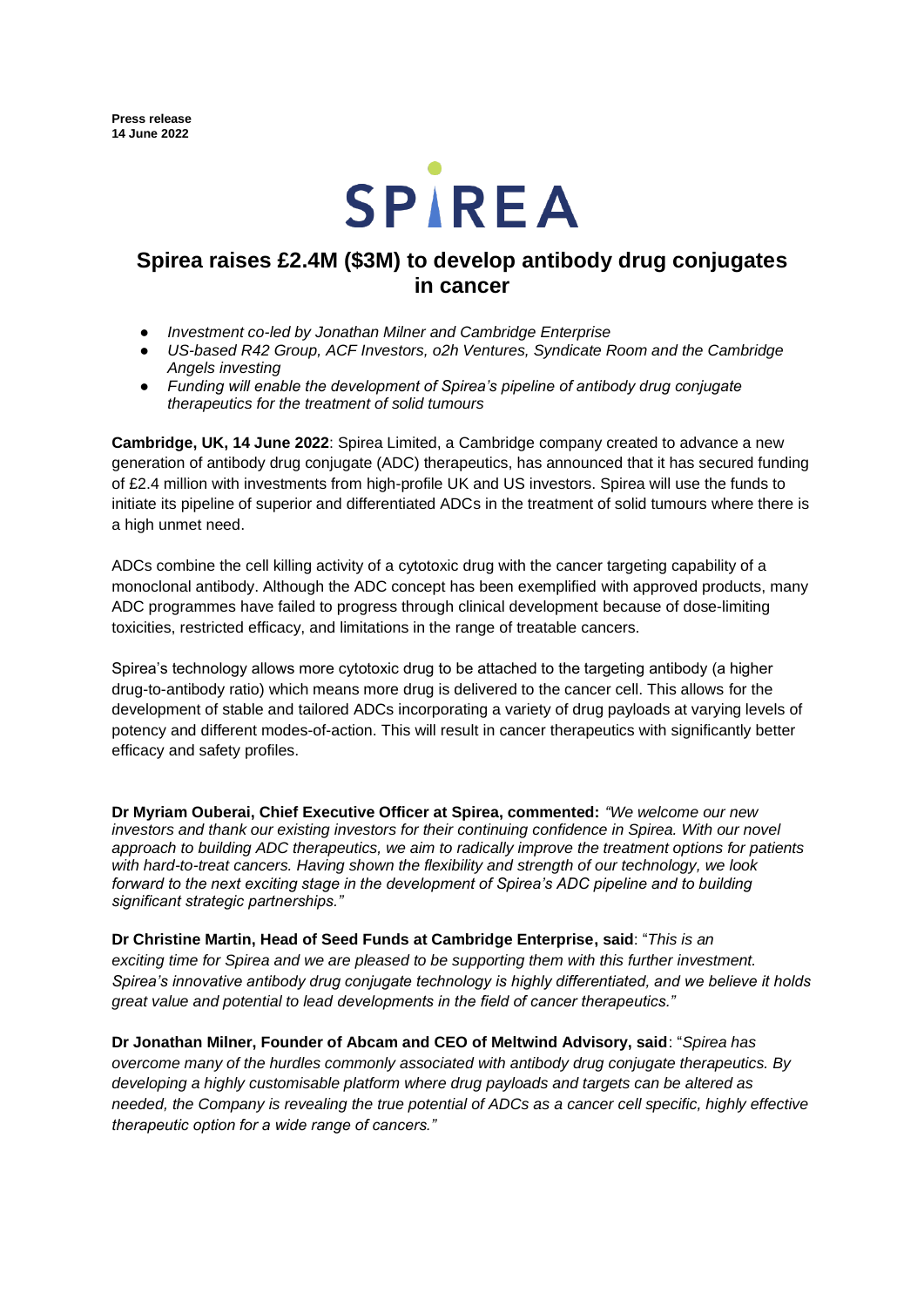Spirea, a spin-out from the University of Cambridge, has previously received investment from IP Group, Cambridge Enterprise, Start Codon, Jonathan Milner, o2h Ventures and Syndicate Room, and is supported by a number of successful, high-profile board members from the life sciences.

For further information about Spirea, please visit: [www.spirea.co.uk](https://www.spirea.co.uk/)

**ENDS**



**Dr Myriam Ouberai** CEO Spirea



**Dr Christine Martin**  Head of Seed Funds Cambridge Enterprise



**Dr Jonathan Milner** Founder of Abcam and CEO of Meltwind Advisory

For high resolution images please contact Zyme Communications

## **Notes to Editors:**

For further information please contact: Lorna Cuddon Zyme Communications E: [lorna.cuddon@zymecommunications.com](mailto:lorna.cuddon@zymecommunications.com) T: +44 (0)7811 996 942

*To opt-out from receiving press releases from Zyme Communications please email [info@zymecommunications.com.](mailto:info@zymecommunications.com) To view our privacy policy, please [click here.](https://www.zymecommunications.com/privacy-policy/)*

## **About Spirea** [www.spirea.co.uk](http://www.spirea.co.uk/)

Spirea has developed an exciting and flexible new approach to building ADCs that allows more drug payload to be specifically directed to the target tumour cell. This results in an increase in therapeutic effect whilst substantially reducing debilitating side-effects. By delivering the right amount of the right drug to the right cells, Spirea's proprietary technology will unlock a new generation of accessible, powerful and well-tolerated medicines for the treatment of a wide range of cancers.

Spirea will use its revolutionary technology to build a pipeline of proprietary and partnered ADC therapeutics. As well as developing its own drugs, the company plans to collaborate with partners on new programmes and to revive pre-existing preclinical and clinical-stage assets that have failed because of narrow therapeutic index.

Spirea was founded by Dr Myriam Ouberai (Chief Executive Officer), following her research at the Nanoscience Centre at the University of Cambridge. Myriam has extensive experience in biopharmaceuticals in both academia and industry. Dr Adam Collier (Chief Business Officer) has over 15 years' experience in biotech management, business development and early-stage company formation, having held several senior positions at Medimmune, Ablynx and Isogenica. He was also Founder-Director of Horizon Discovery (AIM:HZD).

## **About Cambridge Enterprise** <https://www.enterprise.cam.ac.uk/>

Part of the University of Cambridge, Cambridge Enterprise supports academics, researchers, staff and students in achieving knowledge transfer and research impact. We do this by helping innovators, experts and entrepreneurs use commercial avenues to develop their ideas and expertise for the benefit of society, the economy, themselves and the University.